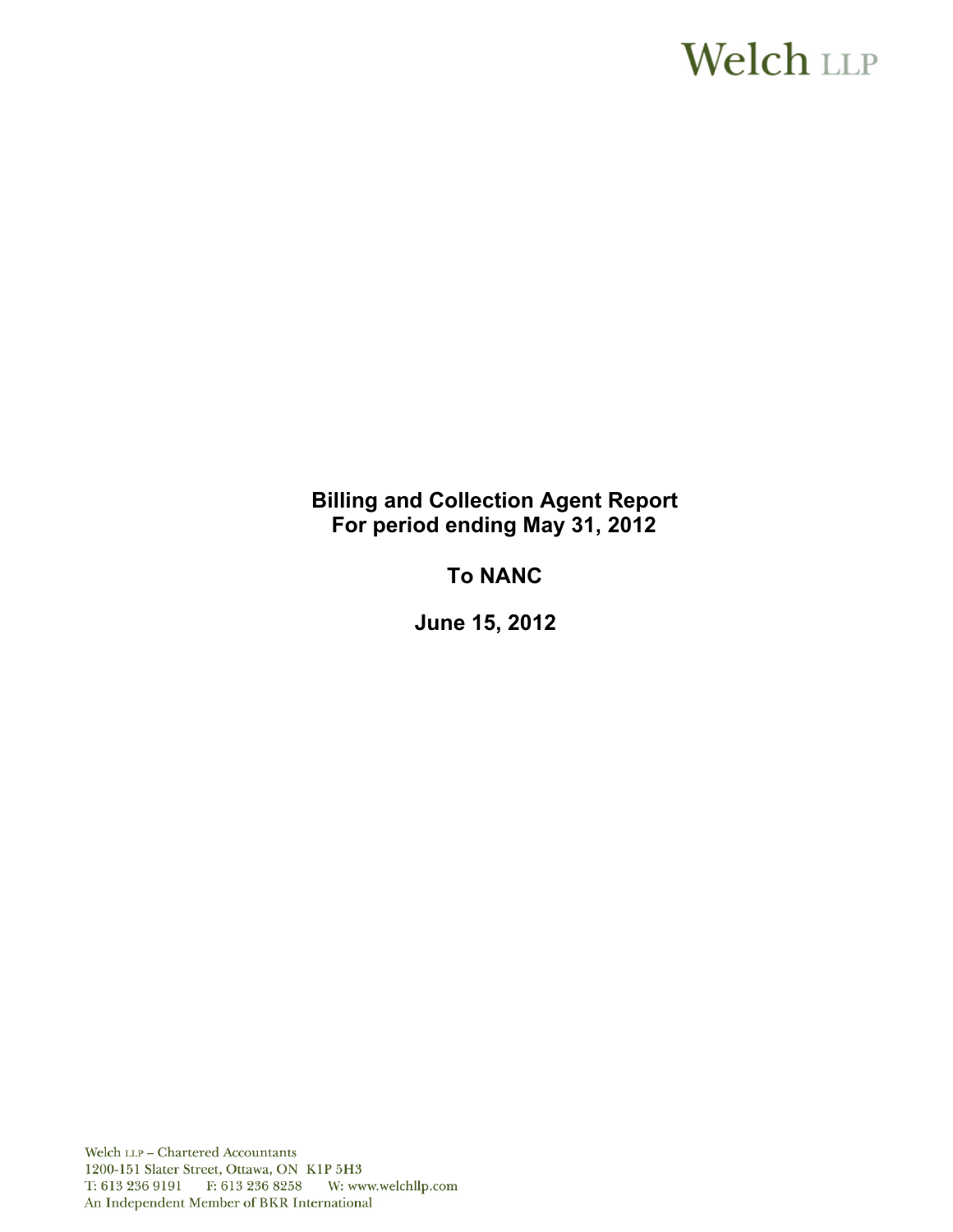### **NANPA FUND STATEMENT OF FINANCIAL POSITION May 31, 2012**

| <b>Assets</b><br>Cash Balance in bank account                                    |                  | \$<br>1,492,054 |
|----------------------------------------------------------------------------------|------------------|-----------------|
| Receivable from US Carriers                                                      | 243,697          |                 |
| Receivable from Canada<br>Receivable from Caribbean countries                    | 2,868            |                 |
| Receivables forwarded to FCC for collection (Over 90 days)                       | 148,755          |                 |
| Allowance for uncollectible accounts                                             | (202, 500)       | 192,820         |
| Prepaid maintenance contract                                                     |                  |                 |
| <b>Total assets</b>                                                              |                  | 1,684,874       |
| Less: Accrued liabilities (see below for makeup)                                 |                  | (416, 438)      |
| <b>Fund balance</b>                                                              |                  | \$<br>1,268,436 |
| <b>Makeup of Accrued Liabilities</b> (see following page for additional details) |                  |                 |
| <b>Welch LLP</b>                                                                 | 23,443           |                 |
| <b>NEUSTAR Pooling 1K Block</b>                                                  | 181,615          |                 |
| NEUSTAR Pooling - pANI administration<br><b>NEUSTAR NANP Administration</b>      | 74,934           |                 |
| Data Collection Agent - USAC                                                     | 131,531<br>4,915 |                 |
|                                                                                  | \$<br>416.438    |                 |

**\*\*\*\*\*\*\*\*\*\*\*\*\*\*\*\*\*\*\*\*\*\*\*\*\*\*\*\*\*\*\*\*\*\*\*\*\*\*\*\*\*\*\*\*\*\*\*\*\*\*\*\*\*\*\*\*\*\*\*\*\*\*\*\*\*\*\*\*\*\*\*\*\*\*\*\*\***

FCC approval of the budget and contribution factor was received on June 5, 2012.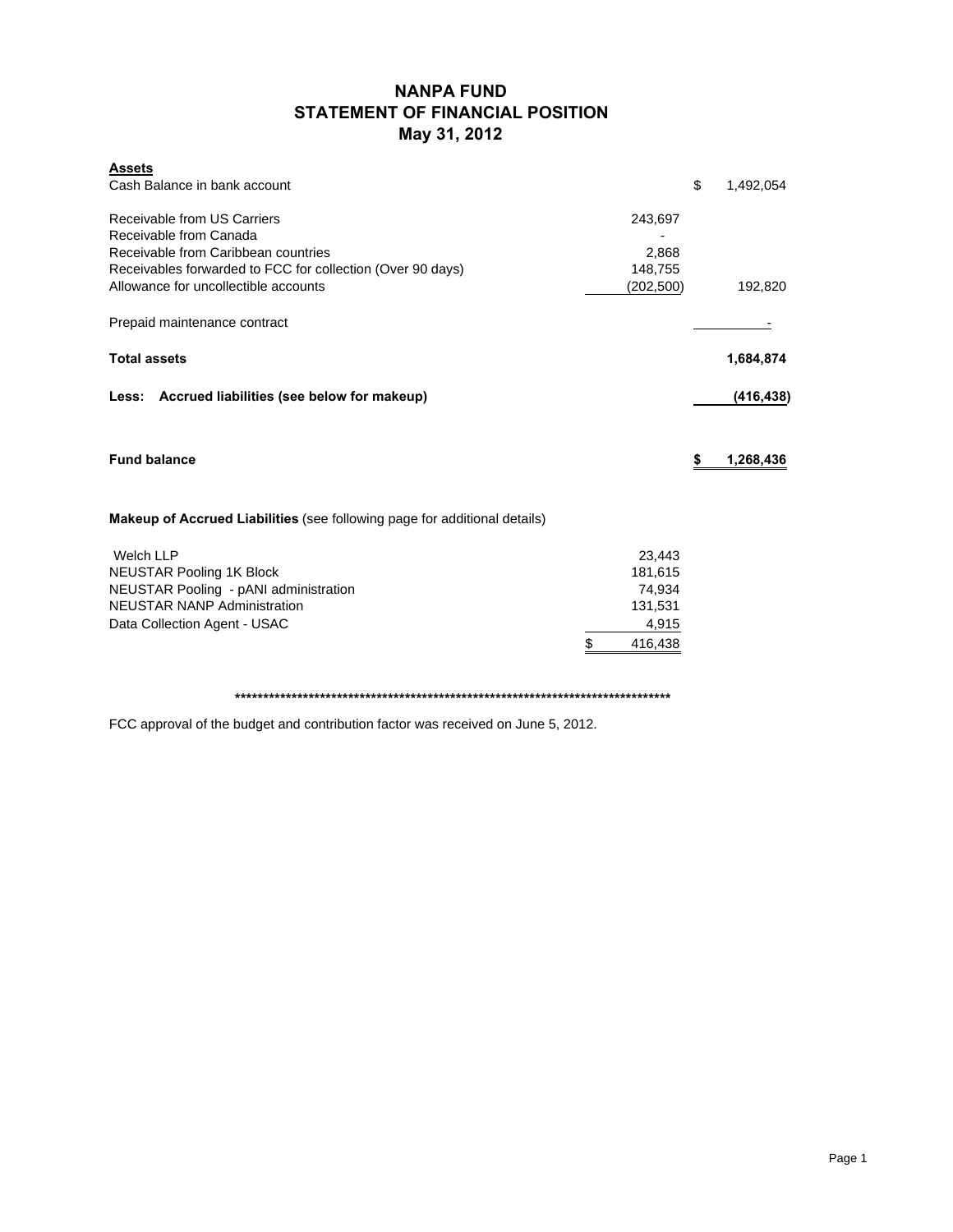### **NANPA FUND FORECASTED STATEMENT OF CHANGES IN FUND BALANCE JULY 2011 TO JUNE 2012**

|                                                                     |                | Actual                   |                      |                      |                          |                          |                      |                      |                      |                    | <b>Budgeted</b>    |                    |                          |                    |                   |                                            |
|---------------------------------------------------------------------|----------------|--------------------------|----------------------|----------------------|--------------------------|--------------------------|----------------------|----------------------|----------------------|--------------------|--------------------|--------------------|--------------------------|--------------------|-------------------|--------------------------------------------|
|                                                                     |                |                          |                      |                      |                          |                          |                      |                      |                      |                    |                    |                    |                          |                    |                   | Variance between<br>forecasted results and |
|                                                                     |                | <b>Jul-11</b>            | Aug-11               | Sep-11               | Oct-11                   | <b>Nov-11</b>            | Dec-11               | $Jan-12$             | Feb-12               | Mar-12             | Apr-12             | $May-12$           | <b>Jun-12</b>            | <b>Total</b>       | <b>Budget</b>     | budget at June 30/12                       |
| Revenue<br><b>International Contributions</b>                       |                |                          |                      |                      |                          |                          |                      |                      |                      |                    |                    |                    |                          |                    |                   |                                            |
| Canada<br>Caribbean countries                                       | $\binom{1}{1}$ | 13,117<br>16,241         | 6,558<br>$\sim$      | 6,558<br>$\sim$      | 6,558<br>$\sim$          | 6,558<br>$\sim$          | 6,559<br>$\sim$      | 6,559<br>$\sim$      | 6,559                | 6,559<br>$\sim$    | 6,559<br>$\sim$    | 6,559<br>$\sim$    | $\sim$<br>$\sim$         | 78,703<br>16.241   | 78,703<br>16,241  |                                            |
| <b>Total International Contributions</b>                            |                | 29.358                   | 6.558                | 6,558                | 6.558                    | 6.558                    | 6.559                | 6.559                | 6,559                | 6.559              | 6.559              | 6.559              | $\sim$                   | 94,944             | 94.944            |                                            |
| Domestic Contributions - US carriers                                | (1)            | 2,545,663                | 219.948              | 212,188              | 218,319                  | 217.489                  | 215,412              | 214,788              | 217,851              | 217,602            | 217.475            | 206,189            |                          | 4,702,924          | 4,620,882         | 82,042                                     |
| Late filing fees for Form 499A                                      | (2)            | 100                      | $5,800$ )            | 17,900)              | 1,900.00                 | 10,000)                  | 600 (                | 7,900)               | 1,800                | 1,200              | 500 (              | 400)               | 115,000                  | 79,100             | 115,000           | 35,900                                     |
| Interest income                                                     | (3)            | 927                      | 804                  | 849                  | 405                      | 355                      | 471                  | 402                  | 272                  | 246                | 259                | 213                | 1,000                    | 6,203              | 12,000            | 5,797                                      |
| <b>Total revenue</b>                                                |                | 2,576,048                | 221,510              | 201,695              | 227,182                  | 214,402                  | 223,042              | 213,849              | 226,482              | 225,607            | 224,793            | 212,561            | 116,000                  | 4,883,171          | 4,842,826         | 40,345                                     |
| <b>Expenses</b><br><b>NANPA Administration</b>                      | (4), (7)       | 131,142                  | 185,409              | 130,226              | 160,156                  | 129,794                  | 129,224              | 128,795              | 128,500              | 130,082            | 131,667            | 131,531            | 131,000                  | 1,647,526          | 1,642,000         | 5,526                                      |
| 1K Block Pooling Administration                                     | (4), (8)       | 185,365                  | 183,489              | 181.614              | 181,614                  | 181,614                  | 181,614              | 181,614              | 181,614              | 181,614            | 181,614            | 181,615            | 181,614                  | 2,184,995          | 2,184,995         |                                            |
| pANI                                                                | (9)            | 74,935                   | 74,935               | 74,935               | 74,935                   | 74,935                   | 74,935               | 74,935               | 74,935               | 74,935             | 74,935             | 74,935             | 74,935                   | 899,220            | 747,472           | 151,748                                    |
| <b>Billing and Collection</b><br>Welch LLP<br>Data Collection Agent | (4)<br>(5)     | 22,784<br>4,276          | 20,100<br>4,512      | 20,100<br>4,266      | 20,100<br>4,239          | 20,100<br>4,226          | 20,100<br>4,323      | 20,100<br>4,313      | 23,443<br>4,303      | 23,443<br>4,325    | 23,443<br>4,745    | 23,443<br>5,140    | 23,443<br>4,917          | 260,599<br>53,585  | 241,200<br>59,000 | 19,399<br>5,415                            |
| <b>Annual Operations Audit</b>                                      | (6)            | $\sim$                   | $\sim$               | 38,000               | $\sim$                   | $\sim$                   | $\sim$               | $\sim$               | $\sim$               | $\sim$             | $\sim$             |                    | $\sim$                   | 38,000             | 38,000            |                                            |
| <b>Bank Charges</b>                                                 | (10)           | 1,331                    | 4.347                | 2,280                | 1.845                    | 2,222                    | 1,356                | 1,425                | 2,305                | 1.533              | 1,503              | 2,234              | 1,800                    | 24,181             | 21,600            | 2,581                                      |
| <b>Carrier Audits</b>                                               | (11)           | $\overline{\phantom{a}}$ | $\sim$               |                      | $\overline{\phantom{a}}$ | $\overline{\phantom{a}}$ | $\sim$               | $\sim$               |                      | $\sim$             | $\sim$             |                    | $\overline{\phantom{a}}$ |                    | 300,000           | 300,000                                    |
| Bad debt expense                                                    | (12)           |                          | 56,306.00            | 29,738)              | 9,126                    | 16,596                   | 5,262                | 6,553)               | 76)                  | 1,586)             | 1,000              | 18,500)            | $\sim$                   | 19,320             | $\sim$            | 19,320                                     |
| <b>Total expenses</b>                                               |                | 419,840                  | 529,098              | 421,683              | 452,015                  | 429,487                  | 406,290              | 404,629              | 415,024              | 414,346            | 416,907            | 400,398            | 417,709                  | 5,127,426          | 5,234,267         | (106, 841)                                 |
| Net revenue (expenses)                                              |                | 2,156,208                | 307,588)             | 219,988)             | 224,833)                 | 215,085)                 | 183,248)             | 190,780)             | 188,542)             | 188,739)           | 192,114)           | 187,837) (         | $301,709$ )              | $244,255$ ) (      | 391,441           | 147,186                                    |
| Opening fund balance                                                |                | 1,210,982                | 3,367,190            | 3,059,602            | 2,839,614                | 2,614,781                | 2,399,696            | 2,216,448            | 2,025,668            | 1,837,126          | 1,648,387          | 1,456,273          | 1,268,436                | 1,210,982          | 1,141,441         | 69,541                                     |
| <b>Closing fund balance</b>                                         |                | 3,367,190                | 3.059.602            | 2.839.614            | 2.614.781                | 2.399.696                | 2,216,448            | 2,025,668            | 1,837,126            | 1.648.387          | 1,456,273          | 1,268,436          | 966,727                  | 966,727            | 750,000           | 216,727                                    |
| Fund balance makeup:                                                |                |                          |                      |                      |                          |                          |                      |                      |                      |                    |                    |                    |                          |                    |                   |                                            |
| Contingency<br>Surplus                                              |                | 750,000<br>2.617.190     | 750,000<br>2,309,602 | 750,000<br>2.089.614 | 750,000<br>1.864.781     | 750,000<br>1.649.696     | 750,000<br>1,466,448 | 750,000<br>1,275,668 | 750,000<br>1,087,126 | 750,000<br>898.387 | 750,000<br>706.273 | 750,000<br>518.436 | 750,000<br>216,727       | 750,000<br>216,727 | 750,000<br>$\sim$ |                                            |
|                                                                     |                | 3,367,190                | 3.059.602            | 2.839.614            | 2.614.781                | 2.399.696                | 2,216,448            | 2,025,668            | 1,837,126            | 1,648,387          | 1,456,273          | 1,268,436          | 966,727                  | 966,727            | 750,000           |                                            |

**(8)** No commentary

#### **Assumptions: Reconciliation of forecast at June 30, 2012 to budget**

| (1) The US carrier contributions for the period from July 2011 to June 2012 and the International contributions are based upon actual billings.                                                                                                                                                                                                                                                                       | Budgeted fund balance at June 30/12 - contingency                                       | 750,000    |
|-----------------------------------------------------------------------------------------------------------------------------------------------------------------------------------------------------------------------------------------------------------------------------------------------------------------------------------------------------------------------------------------------------------------------|-----------------------------------------------------------------------------------------|------------|
| (2) These fees represent the \$100 late filing fee charged to those companies that do not file the Form 499A by the due date.                                                                                                                                                                                                                                                                                         | Increase in fund balance between budget period (February 2012) and June 2012            | 69,541     |
| (3) Interest income projections are estimates                                                                                                                                                                                                                                                                                                                                                                         | Additional billings over estimate from budget                                           | 82,042     |
| (4) The expense for 1K Block Pooling is based on the contract in force.                                                                                                                                                                                                                                                                                                                                               | Late filing fees (reversal) for Form 499A                                               | (35,900)   |
| The cost of NANPA Administration is based on contract in force until July 8, 2012.<br>The cost of B&C Agent is based on the interim contract with Welch LLP in force until July 31, 2012.                                                                                                                                                                                                                             | Over estimate of interest earned to date compared to budget                             | (5,797)    |
| (5) The expense for the Data Collection Agent is based on estimate of costs by USAC for the 2011 calendar year.                                                                                                                                                                                                                                                                                                       | NANP Admin - difference between budget and actual contract due to variable travel costs | 24,281     |
| (6) The cost for the annual operations audit performed by Ernst & Young is \$38,000.                                                                                                                                                                                                                                                                                                                                  | NANP Admin - change orders issued                                                       | (29, 807)  |
| (7) No commentary                                                                                                                                                                                                                                                                                                                                                                                                     | Additional billings from B & C Agent due to renewal of contract                         | (19, 399)  |
| (8) No commentary                                                                                                                                                                                                                                                                                                                                                                                                     | Data Collection fees - Adjustment to actual from budget                                 | 5.415      |
| (9) There was a change order approved for permanent pANI approve on June 17, 2011 for \$1,040,905.42. This will be billed on a prorated basis over the remaining term of the 1K Block Pooling contract. The opening surplus has<br>\$167,858 which was earmarked for pANI payments in March to June 2011 which was not paid during that period. The funds for this were carried over into the current funding period. | Bad debts not budgeted for                                                              | (19, 320)  |
| (10) Bank fees are an expense to the Fund.                                                                                                                                                                                                                                                                                                                                                                            | Pooling change orders                                                                   |            |
| (11) The budget allowed \$300,000 for carrier audits. FCC indicated that there will be no audit performed before July 2012.                                                                                                                                                                                                                                                                                           | Carrier audits that will not be performed                                               | 300,000    |
| (12) The allowance covers all accounts considered potentially uncollectible at May 31, 2012. This will be covered by the contingency allowance.                                                                                                                                                                                                                                                                       | Permanent pANi that was expected to be paid during March - June 2011. See note 9.       | (151, 748) |
|                                                                                                                                                                                                                                                                                                                                                                                                                       | Bank fees to be covered by Fund under new B&C Agent interim contract                    | (2,581)    |
|                                                                                                                                                                                                                                                                                                                                                                                                                       | Forecasted fund balance at June 30/12                                                   | 966.727    |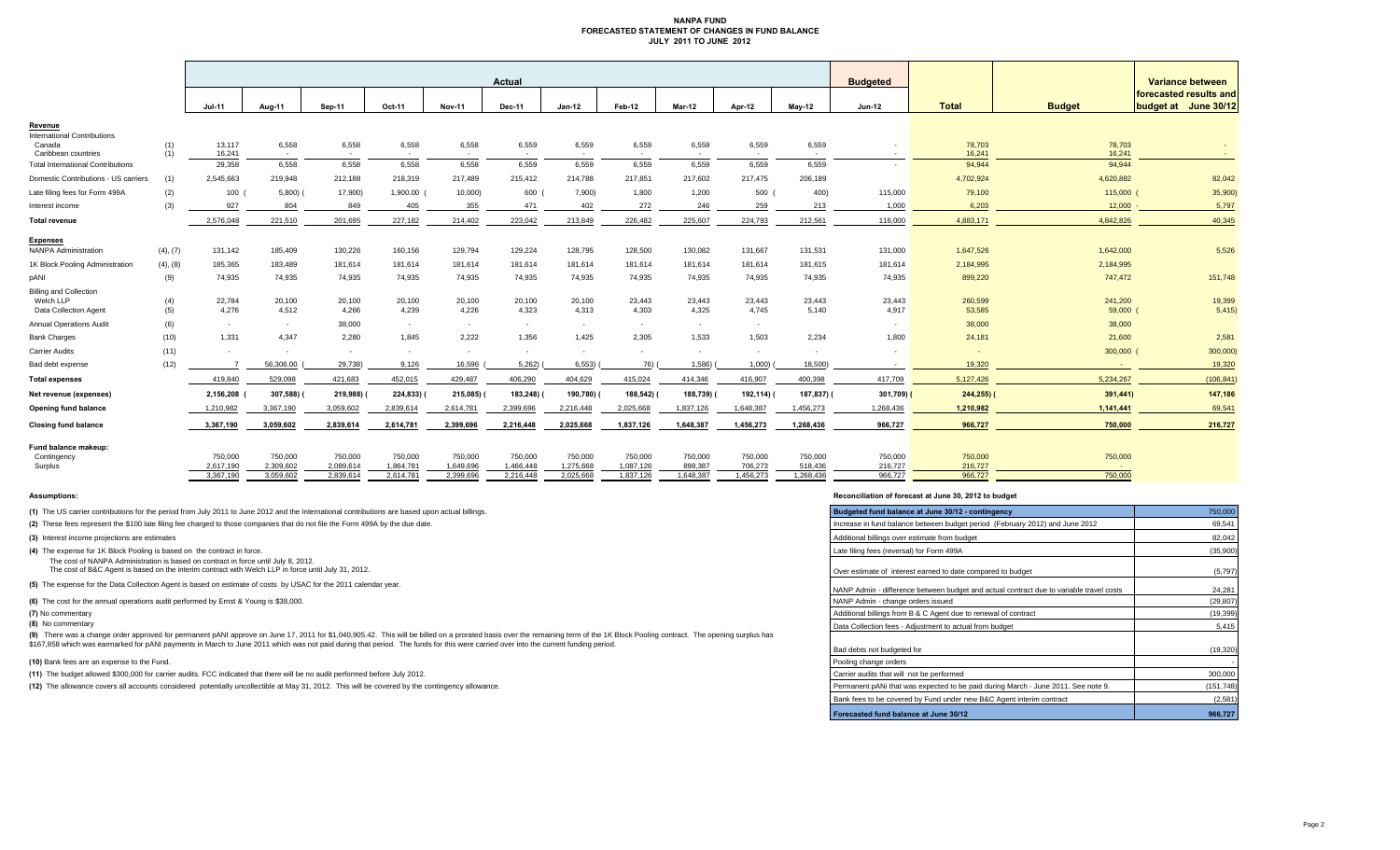#### **NANPA FUND FORECASTED STATEMENT OF CHANGES IN FUND BALANCEJULY 2012 TO JUNE 2013**

|                                                                          |            | <b>Projection</b>      |                                   |                        |                                   |                        |                        |                                   |                      |                      |                      |                      |                     |
|--------------------------------------------------------------------------|------------|------------------------|-----------------------------------|------------------------|-----------------------------------|------------------------|------------------------|-----------------------------------|----------------------|----------------------|----------------------|----------------------|---------------------|
|                                                                          |            |                        |                                   |                        |                                   |                        |                        |                                   |                      |                      |                      |                      |                     |
|                                                                          |            | <b>Jul-12</b>          | Aug-12                            | <b>Sep-12</b>          | Oct-12                            | <b>Nov-12</b>          | <b>Dec-12</b>          | $Jan-13$                          | Feb-13               | Mar-13               | Apr-13               | May-13               | Jun-13              |
| <b>Projected Revenue</b><br><b>International Contributions</b><br>Canada | (1)        | 13,106                 | 6,553                             | 6,553                  | 6,553                             | 6,553                  | 6,553                  | 6,553                             | 6,553                | 6,552                | 6,552                | 6,552                |                     |
| Caribbean countries<br><b>Total International Contributions</b>          | (1)        | 16,289<br>29,395       | $\overline{\phantom{a}}$<br>6,553 | 6,553                  | $\overline{\phantom{a}}$<br>6,553 | 6,553                  | 6,553                  | $\overline{\phantom{a}}$<br>6,553 | 6,553                | 6,552                | 6,552                | 6,552                |                     |
| Domestic Contributions - US carriers                                     | (1)        | 2,953,848              | 218,555                           | 218,555                | 218,555                           | 218,555                | 218,554                | 218,554                           | 218,554              | 218,554              | 218,554              | 218,554              |                     |
| Late filing fees for Form 499A                                           | (2)        |                        |                                   | ٠                      |                                   |                        |                        |                                   |                      |                      |                      | ٠                    | 85,000              |
| Interest income                                                          | (3)        | 500                    | 500                               | 500                    | 500                               | 500                    | 500                    | 500                               | 500                  | 500                  | 500                  | 500                  | 500                 |
| Total projected revenue                                                  |            | 2,983,743              | 225,608                           | 225,608                | 225,608                           | 225,608                | 225,607                | 225,607                           | 225,607              | 225,606              | 225,606              | 225,606              | 85,500              |
|                                                                          |            |                        |                                   |                        |                                   |                        |                        |                                   |                      |                      |                      |                      |                     |
| <b>Projected Expenses</b><br><b>NANPA Administration</b>                 | (4)        | 131,000                | 191,000                           | 131,000                | 131,000                           | 131,000                | 131,000                | 131,000                           | 131,000              | 131,000              | 131,000              | 131,000              | 131,000             |
| 1K Block Pooling Administration                                          | (5)        | 181,614                | 181,614                           | 181,614                | 181,614                           | 181,614                | 181,614                | 181.614                           | 181,614              | 181,614              | 181,614              | 181,614              | 181,614             |
| pANI                                                                     | (6)        | 74,935                 | 39,600                            | 9,973                  | 9,973                             | 9,973                  | 9,973                  | 9,973                             | 9,972                | 9,972                | 9,972                | 9,972                | 9,972               |
| <b>Billing and Collection</b><br>Welch LLP<br>Data Collection Agent      | (7)<br>(8) | 23.443<br>5,667        | 23,443<br>5,667                   | 23.443<br>5,667        | 23.443<br>5,667                   | 23,443<br>5,667        | 23,443<br>5,667        | 23.443<br>5,667                   | 23,443<br>5,667      | 23.443<br>5,666      | 23,443<br>5,666      | 23,443<br>5,666      | 23.443<br>5,666     |
| <b>Annual Operations Audit</b>                                           | (9)        | $\blacksquare$         | $\sim$                            | 40,000                 | $\overline{\phantom{a}}$          |                        | $\sim$                 | $\overline{\phantom{a}}$          |                      | $\sim$               |                      |                      |                     |
| <b>Bank Charges</b>                                                      | (10)       | 1,925                  | 1,925                             | 1,925                  | 1.925                             | 1,925                  | 1,925                  | 1,925                             | 1,925                | 1.925                | 1,925                | 1,925                | 1,925               |
| <b>Carrier Audits</b>                                                    | (11)       |                        |                                   | ٠                      |                                   |                        |                        |                                   | 300,000              |                      |                      |                      | ٠                   |
| Bad debt expense (recovery)                                              | (12)       | 3,334                  | 3,334                             | 3,334                  | 3,334                             | 3,333                  | 3,333                  | 3,333                             | 3,333                | 3,333                | 3,333                | 3,333                | 3,333               |
| <b>Total projected expenses</b>                                          |            | 421,918                | 446,583                           | 396,956                | 356,956                           | 356,955                | 356,955                | 356,955                           | 656,954              | 356,953              | 356,953              | 356,953              | 356,953             |
| Projected Net revenue (expenses)                                         |            | 2,561,825              | 220,975) (                        | 171,348) (             | 131,348)                          | 131,347)               | 131,348)               | 131,348) (                        | 431,347)             | 131,347) (           | 131,347) (           | 131,347)             | 271,453)            |
| <b>Projected Opening fund balance</b>                                    |            | 966,727                | 3,528,552                         | 3,307,577              | 3,136,229                         | 3,004,881              | 2,873,534              | 2,742,186                         | 2,610,838            | 2,179,491            | 2,048,144            | 1,916,797            | 1,785,450           |
| <b>Projected Closing fund balance</b>                                    |            | 3,528,552              | 3,307,577                         | 3,136,229              | 3,004,881                         | 2,873,534              | 2,742,186              | 2,610,838                         | 2,179,491            | 2,048,144            | 1,916,797            | 1,785,450            | 1,513,997           |
| Projected Fund balance makeup:<br>Contingency<br>Surplus                 |            | 1,500,000<br>2,028,552 | 1,500,000<br>1,807,577            | 1.500.000<br>1,636,229 | 1.500.000<br>1,504,881            | 1,500,000<br>1,373,534 | 1.500.000<br>1,242,186 | 1.500.000<br>1,110,838            | 1,500,000<br>679,491 | 1.500.000<br>548,144 | 1,500,000<br>416,797 | 1,500,000<br>285,450 | 1,500,000<br>13,997 |
|                                                                          |            | 3,528,552              | 3,307,577                         | 3,136,229              | 3,004,881                         | 2,873,534              | 2,742,186              | 2,610,838                         | 2,179,491            | 2,048,144            | 1,916,797            | 1,785,450            | 1,513,997           |

#### **Assumptions:**

**(1)** The contribution for July 2012 - June 2013 is based on estimated required billings.

**(2)** These estimated fees represent the \$100 late filing fee charged to those companies that do not file the Form 499A by the due date.

**(3)** Interest income projections are estimates

(4) At the time of the budget preparation, the contract is up for recompete and the RFP is not yet published. The cost of NANPA Administration is based on the monthly fee plus travel for the existing contract extension

**(5)** This contract expires Aug 14/12 and will be up for recompete. The expense for the 1K Block Pooling is based on the expired contract.

**(6)** The cost of permanent pANI administration is based on the final 1.5 months of billings for change order #19 plus the ongoing pANI for 10.5 months

**(7)** The cost of B&C Agent is based on the interim contract with Welch LLP in force until July 31, 2012.

**(8)** The expense for the Data Collection Agent is based on estimate of costs by USAC for the 2012 calendar year.

**(9)** The cost of the annual operations audit is based on the cost of the prior year's history of billing from Ernst & Young LLP

**(10)** Bank fees are an expense to the Fund.

**(11)** The budget allowed \$300,000 for carrier audits.

**(12)** The allowance covers all accounts considered potentially uncollectible. This will be covered by the contingency allowance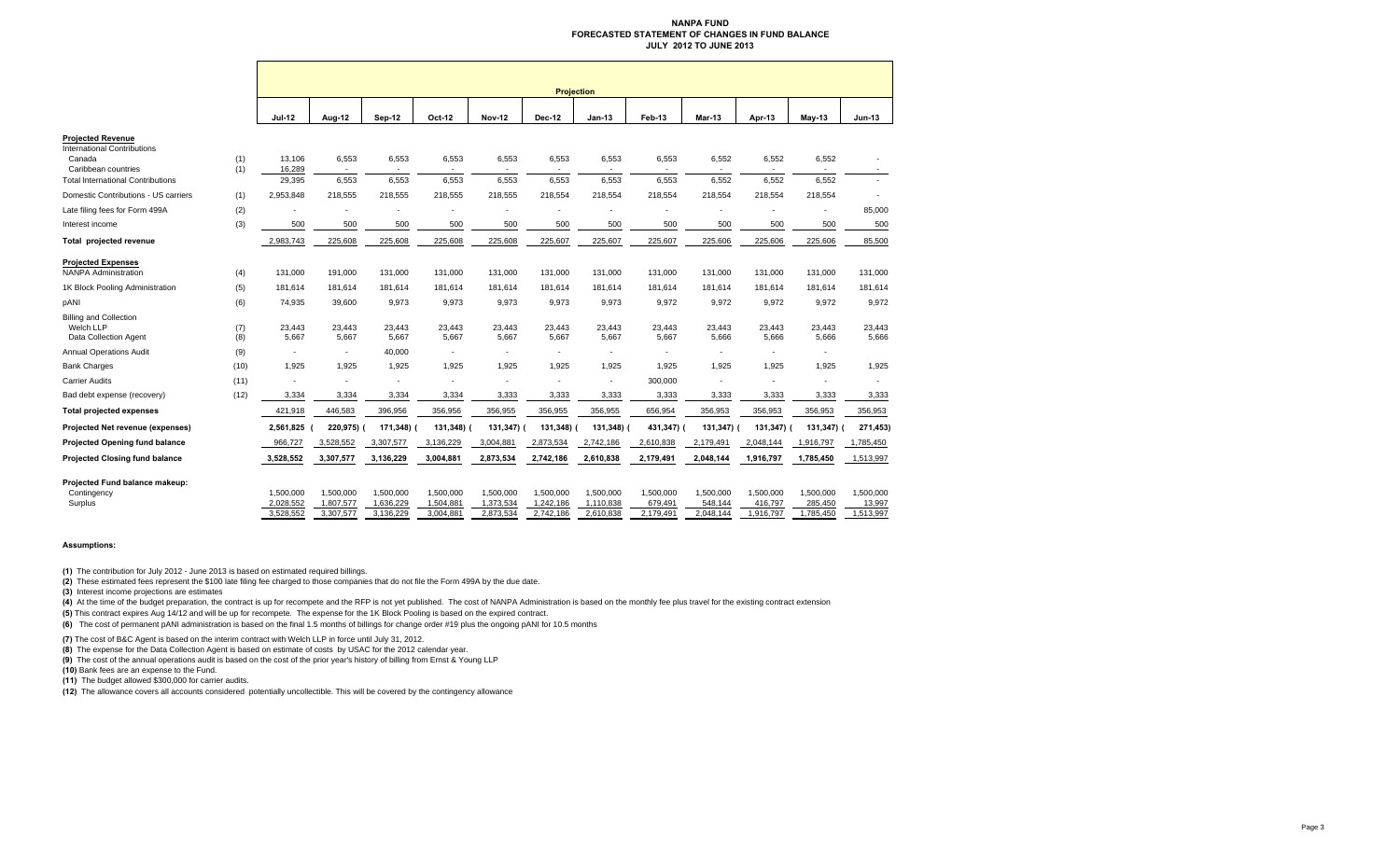### **CURRENT AND FORECASTED LIABILITIES**

|                                                              |               |           |                                     | Current       |         |         |         |         |         |         |
|--------------------------------------------------------------|---------------|-----------|-------------------------------------|---------------|---------|---------|---------|---------|---------|---------|
|                                                              |               |           |                                     | <b>May-12</b> | Jun-12  | Jul-12  | Aug-12  | Sep-12  | Oct-12  | Nov-12  |
| <b>NEUSTAR - NANPA Administration contract</b>               |               |           |                                     | 131,531       | 131,000 | 131,000 | 191,000 | 131,000 | 131,000 | 131,000 |
| - Payment authorized by the FCC in May                       |               |           |                                     |               |         |         |         |         |         |         |
| April 2012                                                   | 131,667       |           |                                     |               |         |         |         |         |         |         |
|                                                              |               |           |                                     |               |         |         |         |         |         |         |
|                                                              |               |           |                                     |               |         |         |         |         |         |         |
| - Authorization by the FCC has not been received for payment |               |           |                                     |               |         |         |         |         |         |         |
| May 2012                                                     |               | \$        | 131,531                             |               |         |         |         |         |         |         |
|                                                              |               |           | $\sim$                              |               |         |         |         |         |         |         |
|                                                              |               | \$        | 131,531                             |               |         |         |         |         |         |         |
| <b>NEUSTAR - Block Pooling contract</b>                      |               |           |                                     | 181,615       | 181,614 | 181,614 | 181,614 | 181,614 | 181,614 | 181,614 |
| - Payment authorized by the FCC in May                       |               |           |                                     |               |         |         |         |         |         |         |
| April 2012                                                   | \$<br>181,615 |           |                                     |               |         |         |         |         |         |         |
|                                                              |               |           |                                     |               |         |         |         |         |         |         |
| - Authorization by the FCC has not been received for payment |               |           |                                     |               |         |         |         |         |         |         |
| May 2012                                                     |               | \$        | 181,615<br>$\overline{\phantom{a}}$ |               |         |         |         |         |         |         |
|                                                              |               | \$        | 181,615                             |               |         |         |         |         |         |         |
|                                                              |               |           |                                     |               |         |         |         |         |         |         |
| Welch LLP - Billing & Collection Agent                       |               |           |                                     | 23,443        | 23,443  | 23,443  | 23,443  | 23,443  | 23,443  | 23,443  |
| - Payment authorized by the FCC in May                       |               |           |                                     |               |         |         |         |         |         |         |
| April 2012                                                   | 23,443        |           |                                     |               |         |         |         |         |         |         |
|                                                              |               |           |                                     |               |         |         |         |         |         |         |
| - Authorization by the FCC has not been received for payment |               |           |                                     |               |         |         |         |         |         |         |
| May 2012                                                     |               | \$        | 23,443                              |               |         |         |         |         |         |         |
|                                                              |               |           |                                     |               |         |         |         |         |         |         |
|                                                              |               | \$        | 23,443                              |               |         |         |         |         |         |         |
|                                                              |               |           |                                     |               |         |         |         |         |         |         |
| <b>USAC - Data Collection Agent</b>                          |               |           |                                     | 4,915         | 4,917   | 5,667   | 5,667   | 5,667   | 5,667   | 5,667   |
| - Payment authorized by the FCC in May                       |               |           |                                     |               |         |         |         |         |         |         |
| April 2012                                                   | 5,140         |           |                                     |               |         |         |         |         |         |         |
| - Authorization by the FCC has not been received for paymen  |               |           |                                     |               |         |         |         |         |         |         |
| May 2012                                                     |               | \$        | 4,915                               |               |         |         |         |         |         |         |
|                                                              |               |           |                                     |               |         |         |         |         |         |         |
|                                                              |               | \$        | 4,915                               |               |         |         |         |         |         |         |
|                                                              |               |           |                                     |               |         |         |         |         |         |         |
| <b>Carrier audits</b>                                        |               |           |                                     |               |         |         |         |         |         |         |
|                                                              |               |           |                                     |               |         |         |         |         |         |         |
| Ernst & Young LLP- Annual operations audit                   |               |           |                                     |               |         |         |         | 40,000  |         |         |
|                                                              |               | \$        |                                     |               |         |         |         |         |         |         |
|                                                              |               |           |                                     |               |         |         |         |         |         |         |
| NEUSTAR - pANI administration                                |               |           |                                     | 74,934        | 74,935  | 74,935  | 39,600  | 9,973   | 9,973   | 9,973   |
|                                                              |               |           |                                     |               |         |         |         |         |         |         |
| - Payment authorized by the FCC in May                       |               |           |                                     |               |         |         |         |         |         |         |
| April 2012                                                   | 74,934        |           |                                     |               |         |         |         |         |         |         |
|                                                              |               |           |                                     |               |         |         |         |         |         |         |
| - Authorization by the FCC has not been received for payment |               |           |                                     |               |         |         |         |         |         |         |
| May 2012                                                     |               | <u>\$</u> | 74,934                              |               |         |         |         |         |         |         |
|                                                              |               |           |                                     |               |         |         |         |         |         |         |
|                                                              |               |           |                                     |               |         |         |         |         |         |         |
| <b>Bank Fees</b>                                             |               |           |                                     |               | 1,800   | 1,925   | 1,925   | 1,925   | 1,925   | 1,925   |
|                                                              |               |           |                                     |               |         |         |         |         |         |         |
|                                                              |               |           |                                     |               |         |         |         |         |         |         |
|                                                              |               |           |                                     |               |         |         |         |         |         |         |
| Total                                                        |               |           |                                     | 416,438       | 417,709 | 418,584 | 443,249 | 393,622 | 353,622 | 353,622 |